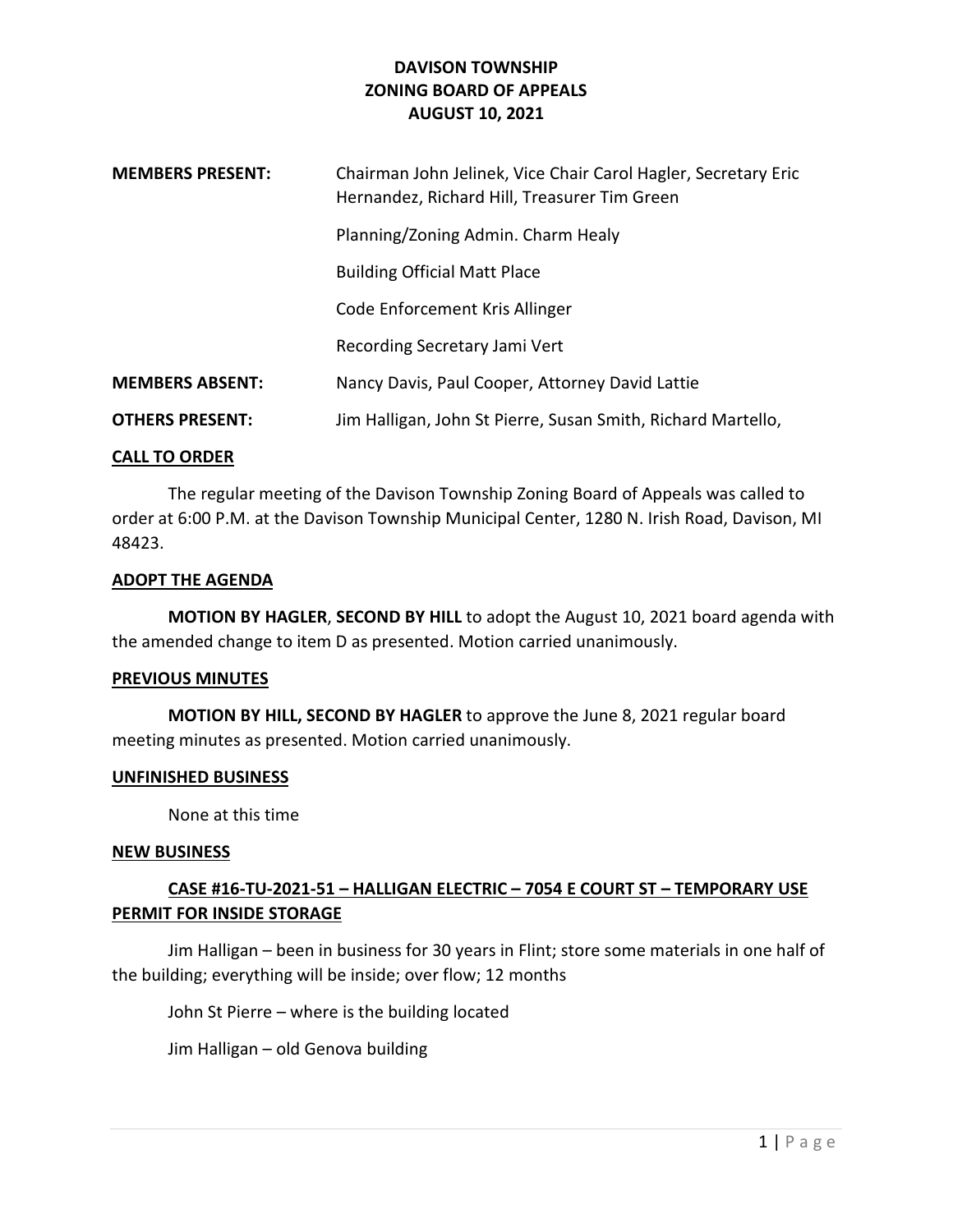Charm – they recently purchased the warehouse plus 2.5 acres of the parcel to the east of the warehouse at 7054 Court St; he is requesting temporary use permit to allow him to store excess electrical tools and materials inside the southern half of the warehouse; Mr. Halligan will submit a site plan containing the requirements of the site plan that the Planning/Building Department discussed with him; Planning/Building Department will review his site plans and submit to the Planning Commission for review and approval; upon issuance of final inspection or approval by the building official the temporary use permit will be removed; the Planning/Building Department would support a recommendation of approved based on the following conditions:

- 1. This type of use is permitted in this General Commercial Zoning District
- 2. This permit does not allow for outside storage of vehicles or construction materials.
- 3. No business will be conducted at this location until a final inspection is issued by the building official.

Carol – do they need to have something in here about 12 months

Richard – familiar with that building; you're not doing anything with the office building

Jim – we only own the one building

MOTION BY GREEN, SECOND BY HILL to approve Case #16-TU-2021-51 – Halligan Electric – 7054 E Court St – Temporary Use Permit for inside storage. Motion carried unanimously.

# CASE #16-V-2021-4 – HEATHER HAREMZA – 9326 VARODELL DRIVE – A VARIANCE REQUEST FOR A REDUCTION IN THE SIDE SETBACK FOR AN ATTACHED GARAGE

Applicant did not show up

Charm – can we table this to September 14, 2021

John – will table this until next meeting

MOTION BY HAGLER, SECOND BY HERNANDEZ to table Case #16-V-2021-4 until the September 14, 2021 meeting. Motion carried unanimously.

# CASE #16-V-2021-5 – DAVISON TOWNSHIP – MAIN GATE DRIVE – A VARIANCE REQUEST OF 60 CONTIGUOUS ACRES IN A PLANNED UNIT DEVELOPMENT

 Matt (Township) – before we had this across the street Davison Township ended up with this property from the Land Bank from all the parcels that didn't sell; gentlemen came in with the purchase agreement to have storage units; planning commission approved; there was a PUD on the property, the PUD had to go away; Planned Unit Development (PUD); that purchase agreement went away with the PUD; now another developer came in and wants to purchase it; the property is .73 acres shy of 60 acres which is required to do a PUD; township is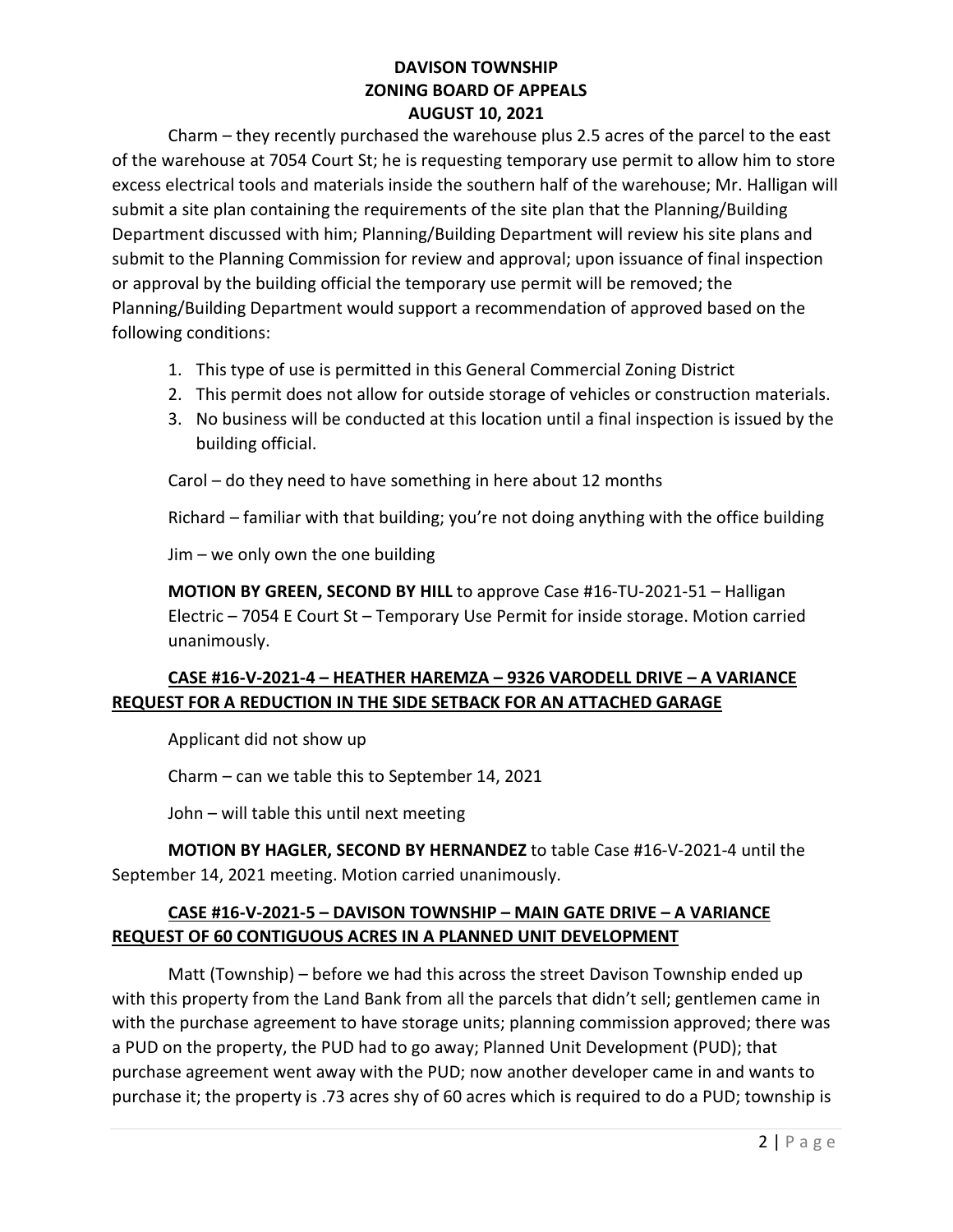requesting a variance of .7 acres to create the PUD so we can put condos and so back up there; there are a couple of parcels that don't but up to the other

 Charm – this parcel used to be 99.98 acres; the prior development got in to some economical hard ship where he was splitting theses parcels off and now, we were left with 3 parcels in the tax sale; we have someone that wants to buy all three and put condos up; please approve this variance request of .73 of an acre and allow it to not be contiguous so a PUD condo development can be built; so, we can build something on it

Matt – the majority of this is wet lands and will be open

 John St Pierre – the back of my property butts up to this; worried about seeing condos out my back yard; was worried that they were going to use my land to access that property

 Susan Smith – is this property part of the same development; township is great; any concept of type of condos going in there; talking about selling the property

Charm – different developers; and no, we (Township) are asking for the variance

Susan Smith – big concerns is seeing them build; how they are going to be designed

Charm – site plans are at the Planning Commission; the plan is not available tonight

Susan Smith – want to see a layout

John – we are here to agree to put the parcel together; direct all questions through me

 Susan – in my career I have bought parcel one and parcel two and put them together; through the years my family has brought so much development to the Township; is this tied to any developer

 John – we are limited to allow these parcels to be put back as one; the Planning Commission will consider the rest; no, we are not tied to any developer; the township would have the variance to tie these parcels together

Susan – does the variance stick to the next person who gets the property

John – no

Matt – if the construction does not start within one year the variance goes away

 Charm – variance have to come before going to the Planning Commission; this is all coming from the attorney

John – we can table this until we get more information; or the attorney is present

 Charm – there is no reason why we can not move forward with this; this is our practice; talked with Attorney Lattie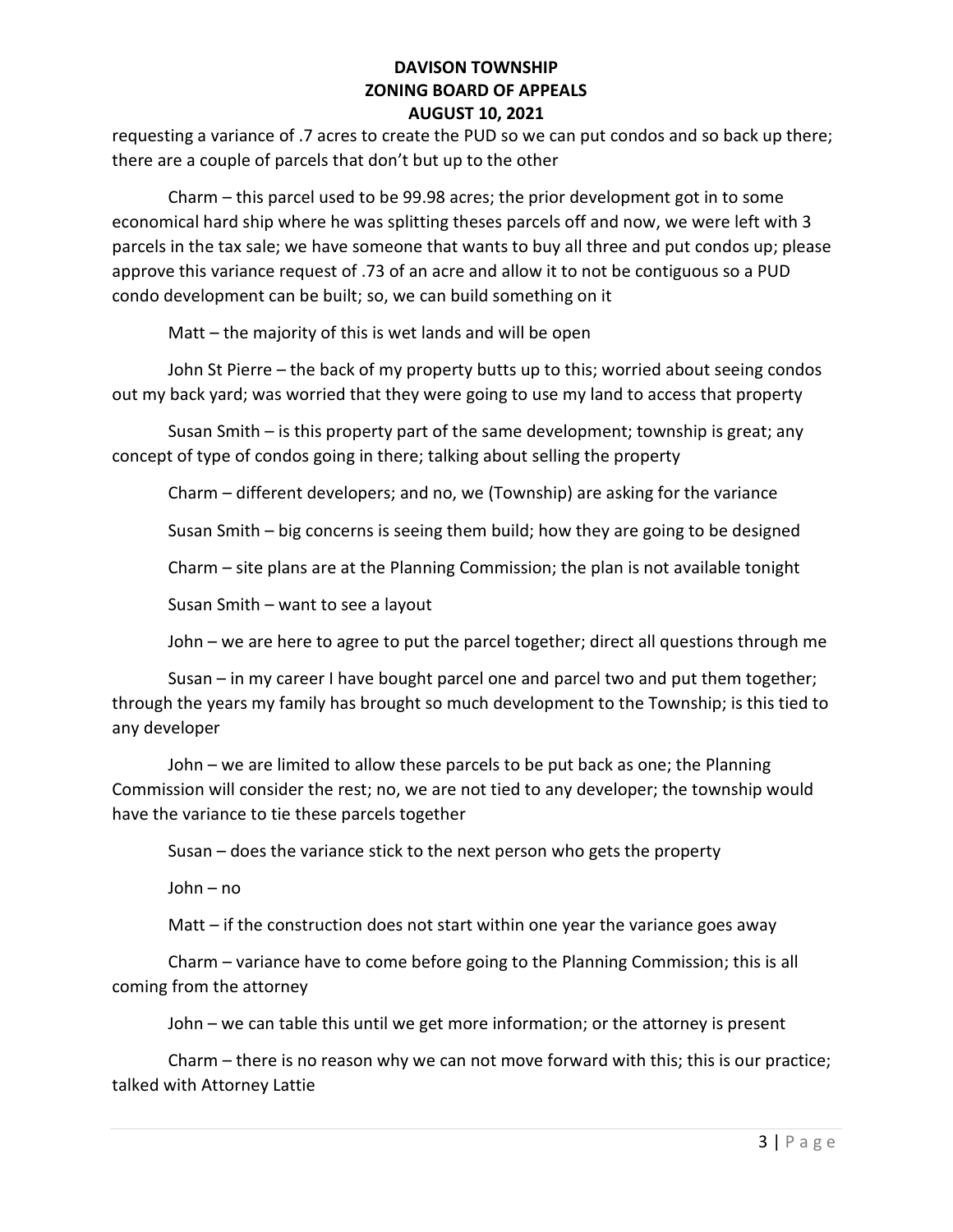Matt – all the points that Sue Smith had brought up will be in front of the Planning Commission

John – not really; it doesn't go to the parcel, it goes to the owner of the parcel

 Susan – how are you tying it that the township that it is guarantee to stay with the township

Charm – it is good for one year; if no body acts on it, it will have to go back to the board

John – how can you guarantee within a year that there will be a building there

 Charm – not by the fault of the township we are trying to put it back together; we have conceptual in our hands

MOTION BY GREEN, SECOND BY HILL to approve Case #16-V-2021-5 – Davison Township – Main Gate Drive – a variance request of 60 contiguous acres in a Planned Unit Development. Motion carried; four to one.

# CASE #16-V-2021-3 – RICHARD MARTELLO – 8111 O'HARA DRIVE – A VARIANCE REQUEST TO PLACE SOLAR PANELS ON THE FRONT FACING ROOF OF HIS HOME

 Richard Martello – plan is to put solar panels on his house; in Michigan you need to put them on the south or you lose 60% of the energy; ordinance states you have to have them on the back of the house; have signatures from all my neighbors that they would be okay with them on the front

 Developer – the purpose of the ordinance was to protect the residents; putting the panels on the front will not hurt the residents; go case by case; client would like to reduce the carbon foot print

John – what about Burton

Developer – not sure about Burton; trying to save money; great for the environment

John – what is the company name

 Developer – North Coast Solar; only service Michigan; solar panels are not what they used to be; should not stop someone from trying to go green; no other place for them to place the solar panels

 $E$ ric – will there be a glare

 Developer – no, no glare; only glare would be possible if you were above the solar panels

Eric – how much juice would you lose if you install on the back of the home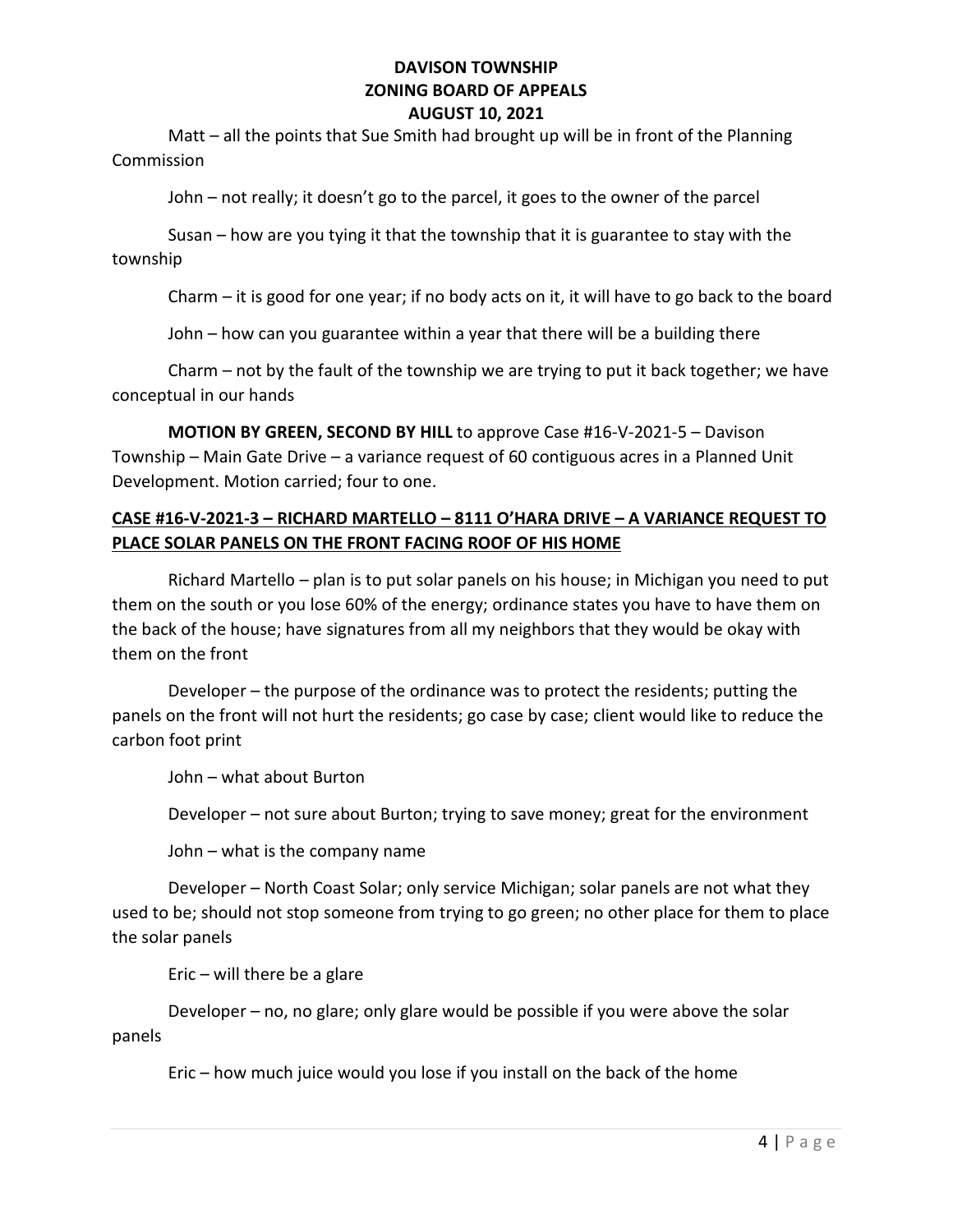Developer – about 60%; if you see solar panels on the north side of the home your not getting your monies worth

 Matt – owner Richard Martello is requesting variance of Section 1742.2.a. of the Davison Township Zoning Ordinance in which roof-mounted solar panel systems are only permitted to face the rear or side yards; his property is 100' wide x 418' deep; .96 of an acre; he is requesting to place the solar panels on the front facing roof of his home; his hardship he is stating that facing (on the front facing roof) south is the only economically feasible location for solar panels on his home; the Planning/Building Department would support a recommendation for denial based on the following reasons:

- 1. The ordinance adopted in July 2019 specifically states solar roof panels are only allowed on the rear or side yard.
- 2. The variance request is contrary to the spirit and intent of the ordinance; when the zoning ordinance was created, we had months of public involvement; one specific requirement of solar panels in the ordinance

Richard Martello – what was the reason

Matt – the public brought up that they did not want to see panels on the roofs

Richard Martello – I thought that's what it was; that is why I have signatures signed this

Developer – how is that the right of the others that they don't want to see it; if his neighbors signed the form, why wouldn't we take that in consideration

John – we can't change the ordinance or re-write the ordinance

Charm – this was just put in place in 2019 and architectural individuals were involved

Developer – was there any solar panel experts involved

Carol – we don't have the authority to re-write the ordinance

Developer – why can't we just agree on this case and then when others want it do it case by case

John – the ordinance is designed to keep it from being placed on the front facing; you can try and bring it back up to the Township Board to be looked at again

Mrs. Martello – so basically this is a rip off for everyone that lives on the north side of the road; it is a concern that we can't do it; what percent of Davison can not be solar; we are going green here in Michigan and this prevents us from trying to go green

John – bring it up to the Township Board; we have one once a month to try and change the ordinance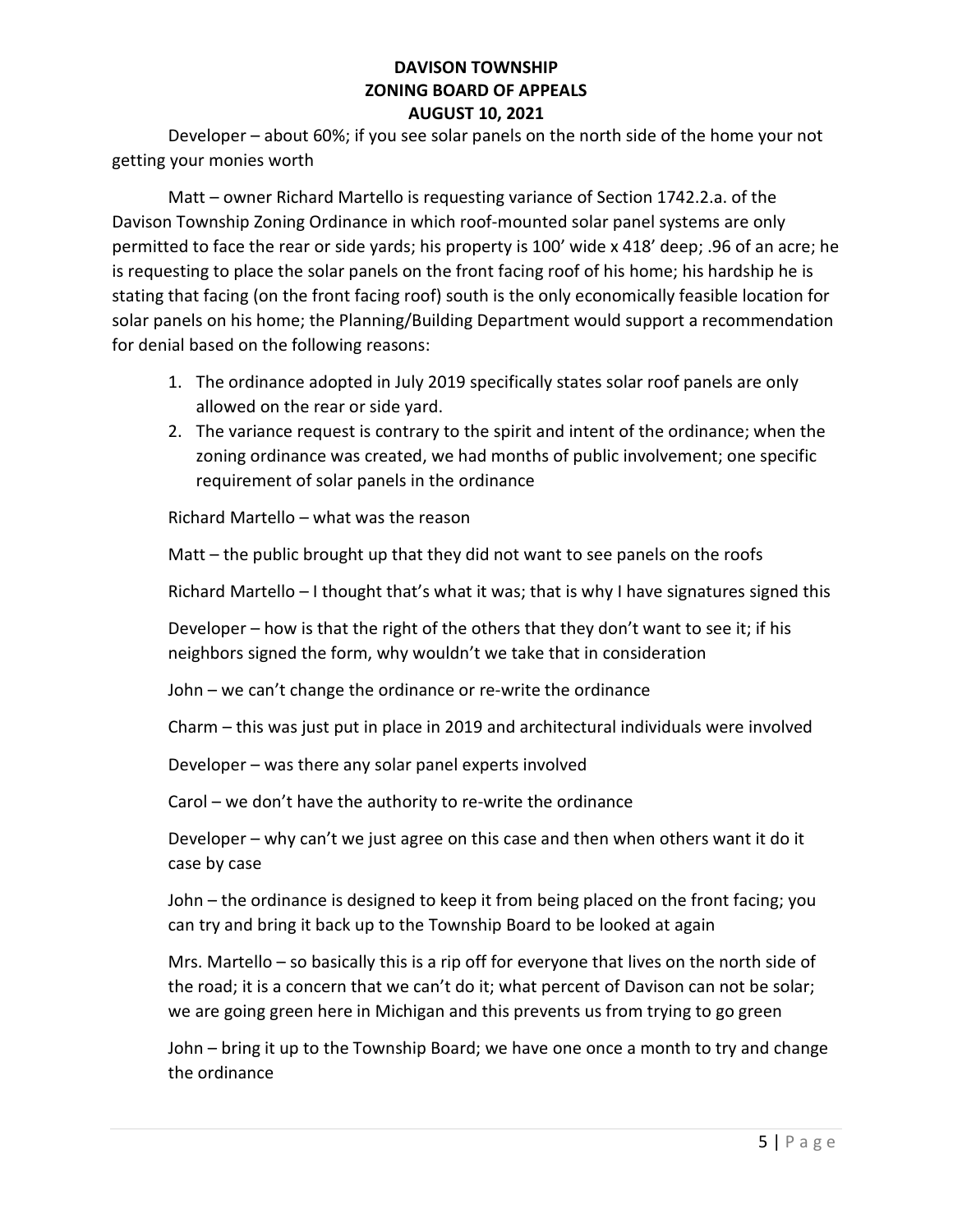Developer – Michigan is supposed to be totally green by 2050; if we can get variance on other ordinances, why can't we get one on this one

John – we are not changing the intent of the other case

Eric – we cannot change the law

Charm – we can't design this for them

Tim – set up a time to speak with Jim and then we will discuss this; I have a problem that all North side facing homes will never be able to go green; not saying it will change, but we can talk about it; recommend you get a meeting first before you come to the meeting

John – you are not the only ones that will want to do this

MOTION BY HILL, SECOND BY HAGLER to deny the Case #16-V-2021-3 – Richard Martello – 8111 O'Hara Drive – a variance request to place solar panels on the front facing roof of his home for the reasons: the ordinance adopted in July 2019 specifically states solar roof panels are only allowed on the rear or side yard; the variance request is contrary to the spirit and intent of the ordinance. Motion carried unanimously.

#### PUBLIC COMMENT PERIOD

Public comment period opened at 6:58 P.M.

John Jelinek – start of the meeting at 6; couple board members have to change their schedule; question whether 6 is a good time; why it got moved to 6

Carol – would like to go back to 7

Richard – I would like it to go back to 7

Tim – Planning Commission asked for it and it would be convenient along with winter coming up; and better for public; we want to stay consistence

Carol – to be consistent; it helps the board here to be at 7

John – why don't we make a motion to change it

Tim – you can make a recommendation, but you can't change it without the Board

John – if someone would want to make a motion to add this to the agenda for the Board

Public comment period closed at 7:03 P.M.

MOTION BY HAGLER; SECOND BY HILL to move the Zoning Board of Appeals to be moved back to 7:00 P.M. Motion carried unanimously.